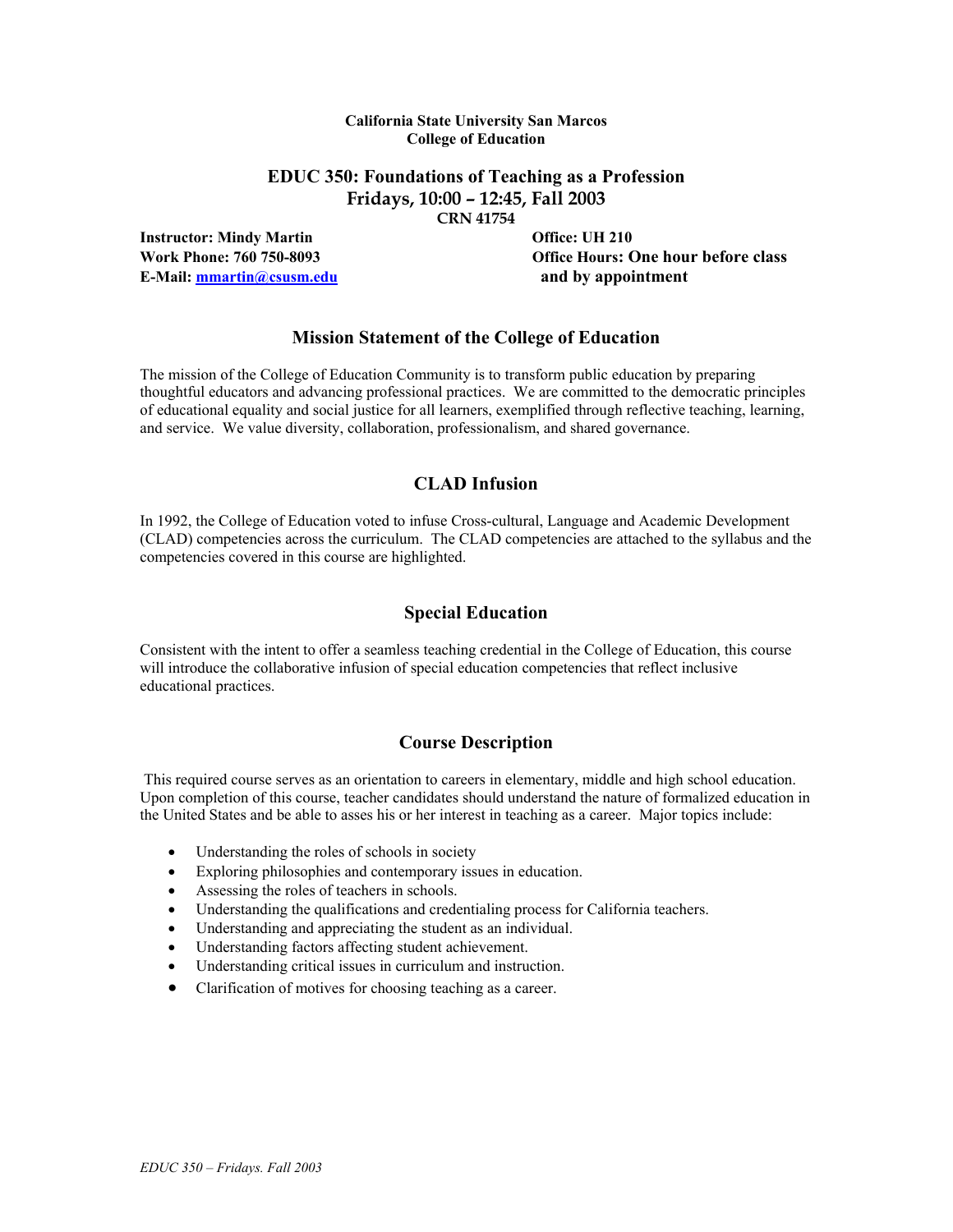## **Course Requirements**

It is expected that students will come to class prepared to discuss the readings, submit required assignments, and participate in class activities. Teacher education is a professional preparation program. Students will be expected to adhere to academic honesty and integrity, standards of dependability, confidentiality and writing achievement**. Because it is important for teachers to be able to effectively communicate their ideas to students, parents, colleagues, and administrators, writing that is original, clear and error-free is a priority for the College of Education.** It is expected that work will be turned in on time. Late assignments will be penalized by a 5 point reduction each day they are late and will not be accepted after a week. Please discuss individual issues with the instructor. Keep digital copies of all assignments for your Credential Program Electronic Portfolio. **Note: You may not pass this class without completing the 45 hours of Field Experience.** 

### **College of Education Attendance Policy**

Due to the dynamic and interactive nature of courses in the College of Education, all students are expected to attend all classes and participate actively. Absences and late arrivals/early departures will affect the final grade. If you miss two class sessions or are late (or leave early) for more than three sessions, you cannot receive a grade of A. If you miss 3 class sessions, your highest possible grade is a C+. A minimum grade of C+ is required in EDUC 350 to qualify as prerequisite for admission to the CSUSM teacher credential program. COE attendance policy states, "At a minimum, students must attend 80% of class time, or s/he may not receive a passing grade for the course at the discretion of the instructor. Individual instructors may adopt more stringent attendance requirements." Should students have extenuating circumstances, please contact the instructor as soon as possible.

#### **Field Work**

In addition to in-class work, assigned readings and projects, students will participate in forty-five (45) hours of supervised fieldwork assignments in a variety of public school settings. A recommendation (usually from the classroom teacher where most of the fieldwork is done), as well as a Field Experience Form with documented hours and teacher verification are requirements for admission to the CSUSM Teacher Credentialing programs. A minimum grade of  $a<sup>C+</sup>$  is also required in this course.

#### **Use of Technology**

Students are expected to demonstrate competency in the use of various forms of technology (i.e. word processing, electronic mail, use of the Internet, and/or multimedia presentations.) Specific requirements for course assignments with regard to technology are at the discretion of the instructor.

#### **Creating the Inclusive Classroom**

Students will demonstrate a knowledge of laws and dispositions that relate to special education through a variety of activities such as the viewing and analysis of the video F.A.T. City, reading and analysis of "School Law & Diversity," and/or *Creating an Inclusive School.*

## **Teaching Performance Expectation (TPE) for EDUC 350**

A primary goal of EDUC 350 is to begin the process of developing teacher candidates to become professional educators. The following TPE (Teacher Performance Expectation) is expected to be met during this course: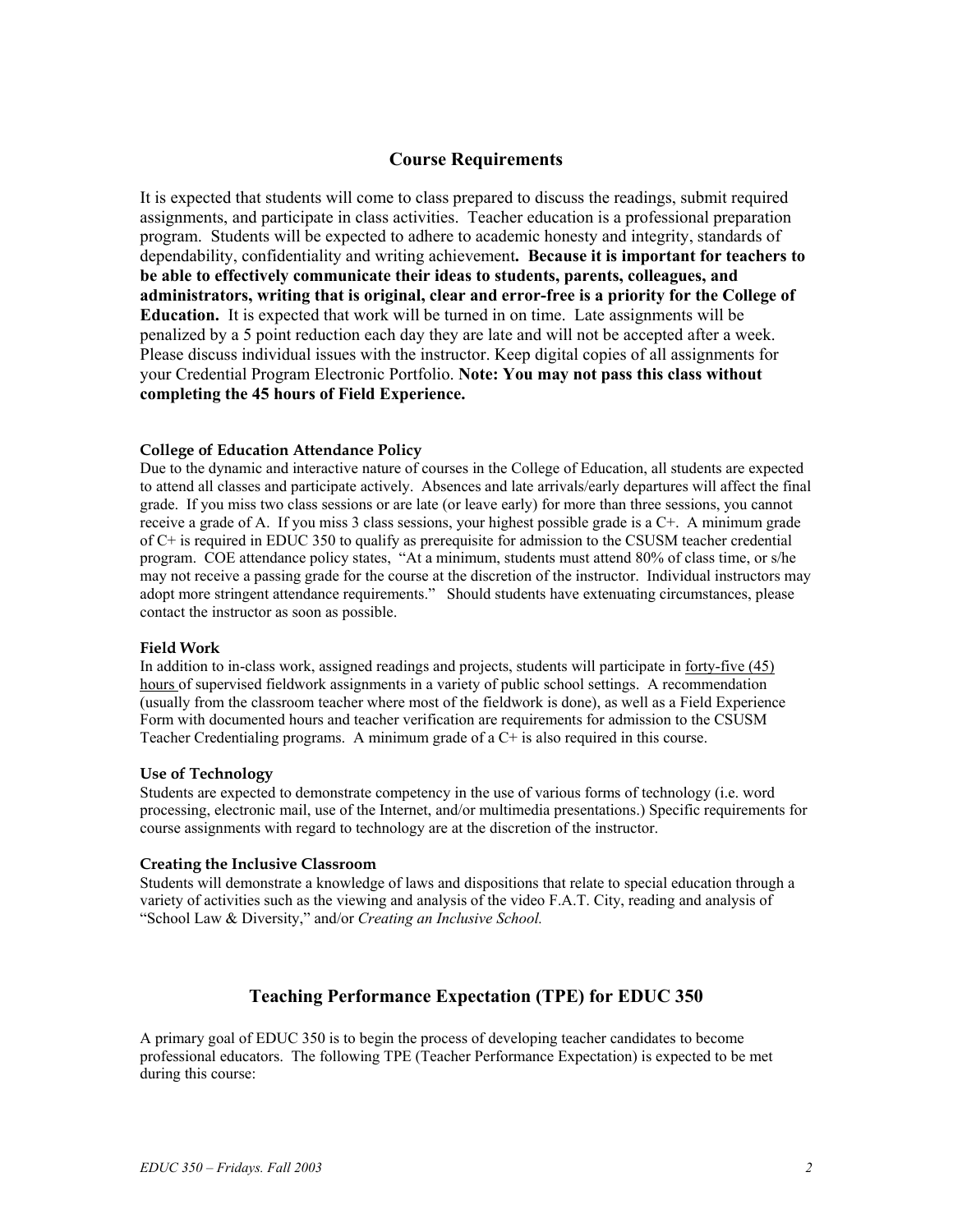### **TPE 12: Professional, Legal, and Ethical Obligations**

Candidates are aware of their own personal values and biases and recognize ways in which these values and biases affect the teaching and learning of students. They resist racism and acts of intolerance. Candidates appropriately manage their professional time spent in teaching responsibilities to ensure that academic goals are met.

Candidates for a Teaching Credential understand and honor legal and professional obligations to protect the privacy, health, and safety of students, families, and other school professionals. They are aware of and act in accordance with ethical considerations and they model ethical behaviors for students. Candidates understand and honor all laws relating to professional misconduct and moral fitness.

## **Teaching Performance Assessment for Developing as a Professional Educator**

The successful completion of the Initial Philosophy of Teaching Statement is a requirement for completion of this course and partially meeting the TPE described above. This statement will be used for assessment both in the course and at completion of the College of Education program. Retain an electronic copy of your statement for submission for your portfolio at the completion of the program.

Class Activities that support the development of your philosophy include:

Credo for Support Class Discussions FAT City Activity **Readings** / Book Chat Inclusive Education Activity Field Experiences

Law and Diversity Activity Contemporary Issues Research

## **Required Texts**

Armstrong, David; Henson, Kenneth and Savage, Tom. (2001) *Teaching Today*. Merrill Prentice Hall.

Thousand, J. "Laws Related to Special Education that Affect Teachers" - Essay is attached.

Villa, Richard A. and Thousand, Jacqueline S. (1995). *Creating an Inclusive School.* Alexandria, VA: Association for Supervision and Curriculum Development.

And your choice of ONE of the following :

Codell, E. *Educating Esme.* Chapel Hill: Algonquin Books of Chapel Hill.

Humphrey, T. (2003) *In the First Few Years .*Newark, DE: International Reading Association.

Michie, G. (1999) *Holler If You Hear Me.* New York: Teacher's College Press.

### **Course Assignments:**

### **1. Contemporary/Controversial Issue Research/Position Paper**

Choose an issue from the topics provided by the instructor. Research the issue thoroughly and take a position regarding it. Write a persuasive paper that demonstrates your understanding of the issue, provides a clear defense for your position, and also indicates your understanding of the opposing side. Cite a minimum of three (3) references; **you may not cite your text. Only one source may be a web-site. One must be an educational journal.**  Use APA, 5<sup>th</sup> edition format (Approximately 5 pages.) When your topic is due, you should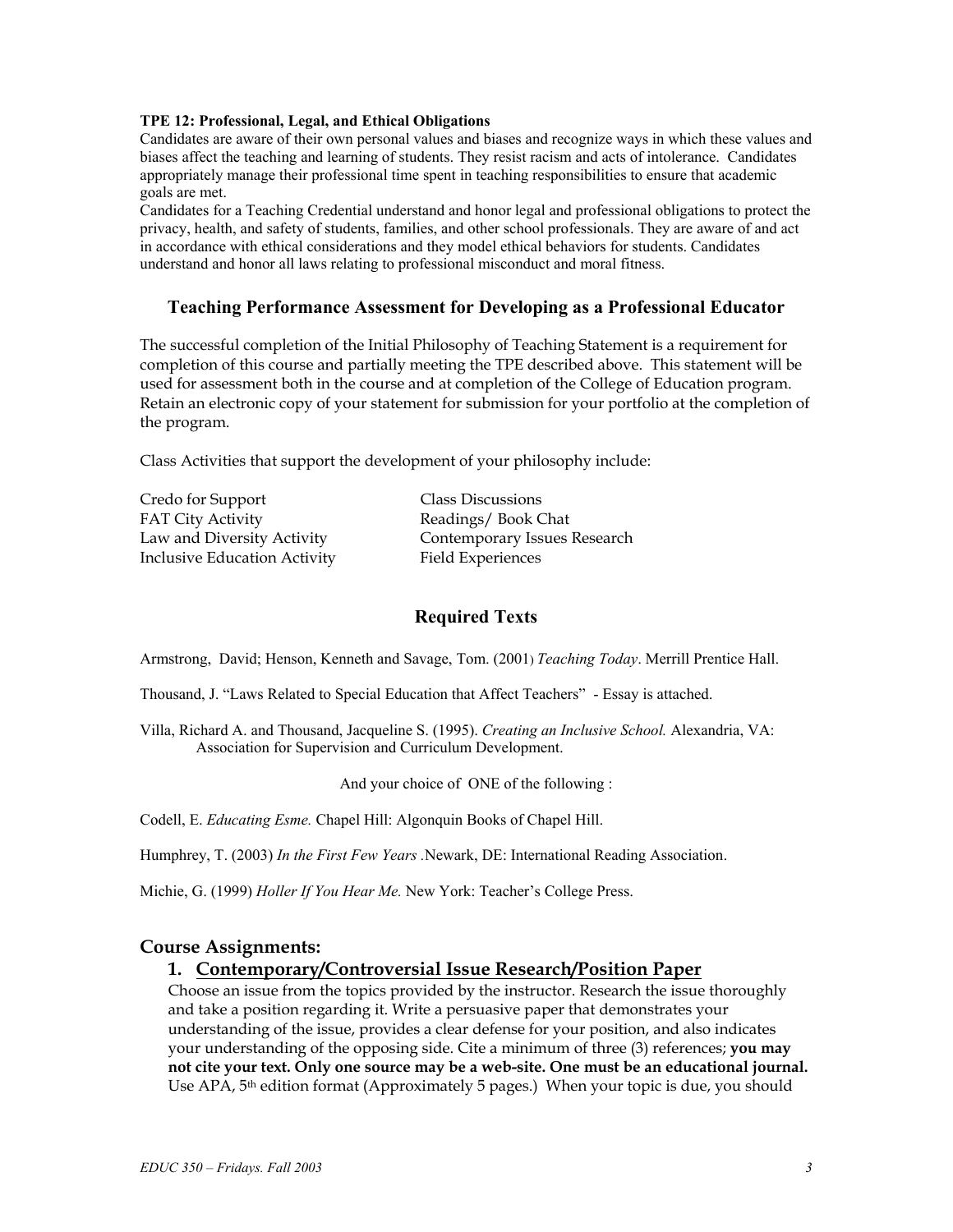be prepared to support/defend either side in a panel discussion. We will discuss the format of the panel in class.

**Due Dates: See syllabus.** 

# **2. Electronic Book Chat**

Choose the "Choice Book" you wish to read and discuss it with other class members. Conduct an electronic book chat via e-mails in which you contribute a minimum of **three** substantive comments about the book by making connections with your own educational experience, your perceptions of the field, or readings you have done for this course. We will discuss this more specifically in class.

**Due Date: November 14** 

# **3. Field Experience Documentation and Journal Entries**

In addition to in-class work, assigned readings, and projects, you will participate in forty-five (45) hours of supervised fieldwork assignments in a variety of public school classroom settings. **See page 2 of this syllabus for more details.** You will maintain a log of hours spent observing/participating in these classroom settings. This log should reflect a minimum of 45 hours spent in various classrooms at the different grade levels and on different sites, with teacher signatures.

*In additions, you will maintain a journal, reflecting on your observations, documenting assumptions/expectations, interesting observations, and connections to concepts studied in EDUC 350, analyses and questions.* Respect the confidentiality of the students and teacher. Use initials or fictitious names. **A minimum of 15 journal entries is required.** The format to use will be explained in class

**Due Dates: See syllabus.** 

# **4. Teacher Interview**

You will write a 2-4 page paper based on an extended interview with a public school teacher who has been teaching at least three years. Include both a summary of answers to key questions as well as an analysis of your personal reflections and connections to course concepts.

# **Key Skills/Knowledge I'll be evaluating:**

- Has your paper provided a rich description of the teacher you interviewed?
- *Does your paper integrate appropriate class readings and discussions to support your analyses? (i.e. Are several references made to our text, articles, or journal readings?)*
- Have you articulated your ideas fluently and coherently with college level writing style and mechanics?

**Due Date: October 17** 

# **5. Law and Diversity Assignment**

See attached description on page 8 of this syllabus. **Due Date: October 3** 

# **6. Rationale for Inclusive Education**

See attached description on page 12 of this syllabus. **Due Date: September 26**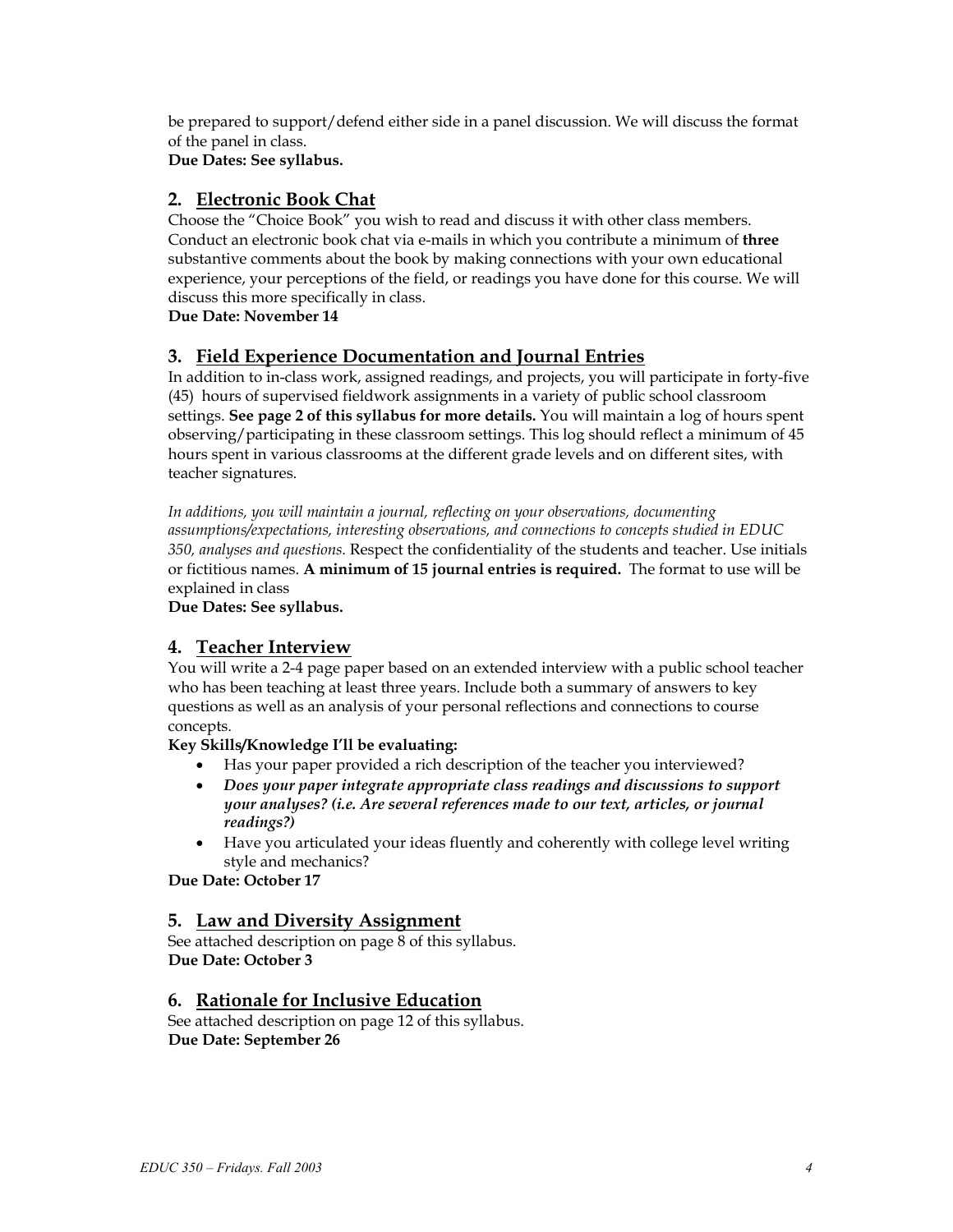# **7. Personal Philosophy of Teaching, Learning, and Schooling (in place of final exam)**

See attached description on page 7 of this syllabus. The successful completion of the Initial Philosophy of Teaching Statement is a requirement for completion of this course and partially meets the TPE 12: PROFESSIONAL, LEGAL, AND ETHICAL OBLIGATIONS. This statement will be used for assessment both in the course and at the completion of the College of Education program. Retain an electronic copy of your statement for submission in your portfolio.

**Due Date: December 12** 

| Date         | Note: Assignments are to be completed before class on the date listed.<br>Topic | Reading/Assignments            |
|--------------|---------------------------------------------------------------------------------|--------------------------------|
| September 5  | Why teach? Teaching in the                                                      |                                |
|              | age of change; Assumptions,                                                     |                                |
|              | Biases; Seeing through the                                                      |                                |
|              | eyes of a teacher                                                               |                                |
|              |                                                                                 | T.T. Ch. 5                     |
| September 12 | Field Work Expectations;                                                        |                                |
|              | Who are we teaching?                                                            | Villa/Thousand, pp. 162-167    |
|              | Exceptional Learners; Credo                                                     | Begin choice book              |
|              | for Support                                                                     |                                |
| September 19 | Inclusion, Differentiation;                                                     | Villa/Thousand Ch 1,2,3        |
|              | F.A.T. City Activity                                                            |                                |
| September 26 | Multiculturalism; Panel                                                         | T.T. Ch. 4                     |
|              | <b>Discussion #1 Should</b>                                                     | <b>Rationale for Inclusion</b> |
|              | <b>Bilingual Education be</b>                                                   | <b>Field Experience</b>        |
|              | abolished?                                                                      | Journals #1-5                  |
| October 3    | Legal Issues that Affect                                                        | T.T. Ch. 3                     |
|              | Teachers; Laws Relating to                                                      | Villa/Thousand Hand Out        |
|              | <b>Special Education</b>                                                        | Law and Diversity Write-Up     |
| October 10   | Learner's Rights and                                                            | T.T. Ch. 6                     |
|              | Responsibilities; Panel                                                         | Continue reading choice book   |
|              | Discussion #2 Will more                                                         |                                |
|              | federal involvement result                                                      |                                |
|              | in better education?                                                            |                                |
| October 17   | How will we teach them?                                                         | T.T. Ch. 7                     |
|              | Effective Instruction; What is                                                  | <b>Teacher Interview</b>       |
|              | Middle School? Guest                                                            |                                |
|              | Speaker- Janet McDaniel                                                         |                                |
| October 24   | Creating Environments for                                                       | T.T. Ch. 8                     |
|              | Learning; Classroom                                                             | Work on philosophy             |
|              | Management                                                                      |                                |
| October 31   | Assessing Learning; Panel                                                       | T.T. Ch. 9                     |
|              | Discussion #3: Do high                                                          | <b>Field Experience</b>        |
|              | stake assessments improve                                                       | Journals #6-10                 |
|              | learning?                                                                       |                                |
|              |                                                                                 |                                |
|              |                                                                                 |                                |
|              |                                                                                 |                                |
|              |                                                                                 |                                |
|              |                                                                                 |                                |

# **Class Schedule (Subject to Change!) Note: Assignments are to be completed before class on the date listed.**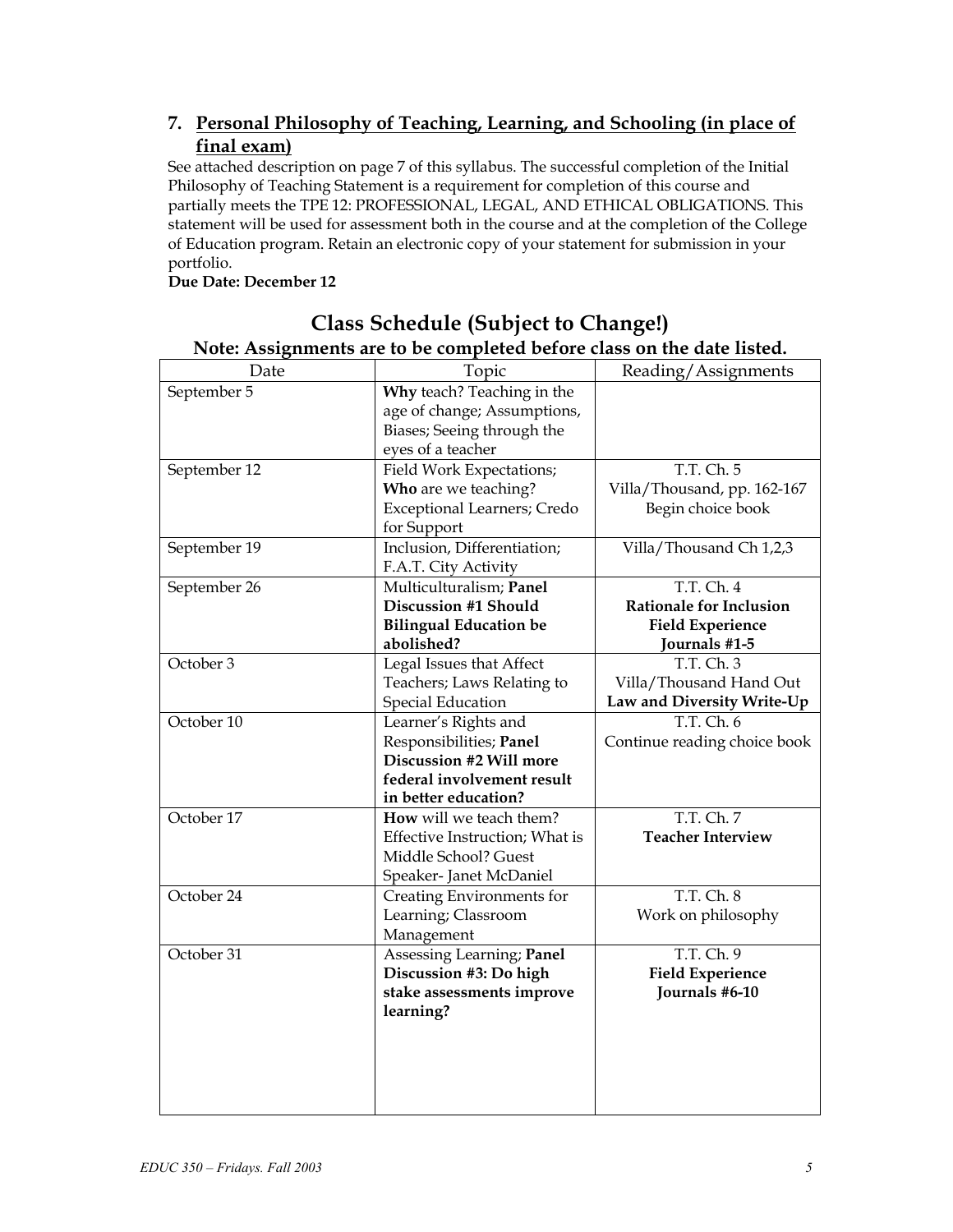| November 7  | What is our goal/role in<br>society? Historical Roots;<br>Philosophical Systems,<br><b>NCLB</b>             | T.T. Ch. 10 - 12                                                             |
|-------------|-------------------------------------------------------------------------------------------------------------|------------------------------------------------------------------------------|
| November 14 | Panel Discussion #4: Are<br>vouchers an important<br>choice mechanism?<br>Curriculum and State<br>Standards | T.T. Ch. 13-14<br><b>Electronic Book Chat-Bring</b><br>one journal per group |
| November 21 | Independent Study (Catch<br>up on Field Work)                                                               | Work on philosophy                                                           |
| December 5  | Book talk; Writer's<br>Workshop; <b>Where</b> do we go<br>from here?                                        | T.T. Ch. 2<br>Bring rough draft of<br>philosophy                             |
| December 12 | Credentialing process;<br>Discussion of fieldwork:<br>Where will you teach?                                 | <b>Philosophy of Teaching</b><br><b>Field Experience Journals</b><br>#11-15  |

# **Course Assignment Values**

| Field Experience Journal Entries #1-15        | 30%   |
|-----------------------------------------------|-------|
| Electronic Book Chat                          | 10%   |
| Law and Diversity Write-Up                    | 10%   |
| <b>Teacher Interview</b>                      | 10%   |
| Personal Philosophy                           | 15%   |
| Rationale for Inclusive Education             | $5\%$ |
| Contemporary Issues Research and Presentation | 20%   |
|                                               | 100%  |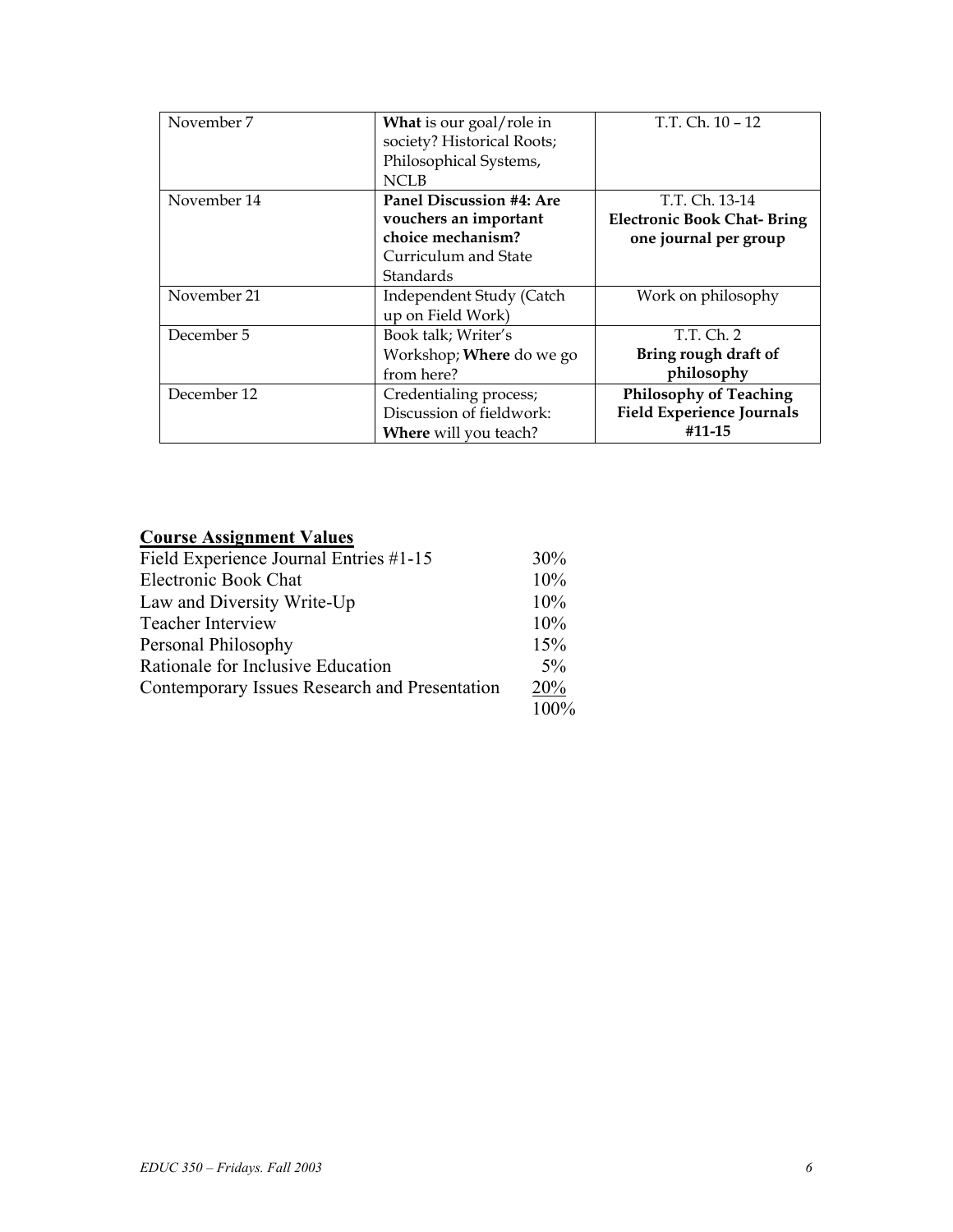### **Initial Philosophy of Teaching Statement**  EDUC 350

| Learner Outcomes: | Articulation in writing of a personal philosophy of teaching     |
|-------------------|------------------------------------------------------------------|
| Assessment:       | Word processed philosophy of teaching statement and 1-page credo |

# **Activity Description**

### **Preparation**

Complete previous course readings, web page examinations, and in-class discussions on education law, ethics, history, and inclusive philosophy.

### **Reflection and Applications**

Write an essay that articulates your personal philosophy of teaching given your view of the social context of schooling for 21<sup>st</sup> century inclusive, multicultural society. Do not be tempted to include a little of every way of thinking or take the words or ideas of various educational leaders. If you were to do so, elements would probably contradict each other and would not provide guidance when you need it. In preparing your philosophy statement, begin by quickly jotting down answers to each of the following seven sets of questions. To address the questions, think solely about your OWN ideas. Write no more than a 1/2 of a page to answer each question, taken in order. Interpret the questions any way you like; they are meant to guide you in discovering what you believe.

- 1. What is the social context of schooling for  $21<sup>st</sup>$  century multicultural society?
- 2. What is the good? Who is the good person living in the good society?
- 3. What is the purpose of education?
- 4. What should everyone learn? Why?
- 5. What is the nature of learning?
- 6. What is (excellent) teaching?
- 7. What does school do?

Now consider the answers to these questions as a set and begin to write the first draft of your philosophy of teaching essay. After composing this first draft, check to see that that your statements are consistent and revise so that your ideas and statements are coherent. Take out extra words. Read your statements aloud to yourself and at least one friend to be sure you truly communicate your heartfelt beliefs and convictions. Your criteria for success are at least the following: 1) no more words can be cut, and 2) an oral reading convinces YOU fully of the soundness of your philosophy.

The essay should meet the following two criteria. First, it should be a concise expression of personal philosophy of teaching given your view of the social context of schooling for  $21<sup>st</sup>$  century multicultural society. Secondly, this response should be no less than 2 and no more than 3 pages in length. When completed, write a shortened version of your philosophy, a one-page "credo." Keep your philosophy statement and credo where you can refer to it often. Use them to guide to organization of a professional portfolio.

It should take approximately a total of two hours to develop and polish your philosophy statement and restate it as a credo. It likely will take three or more "sittings" to get out a draft that meets the two-pronged criteria stated in the previous paragraph.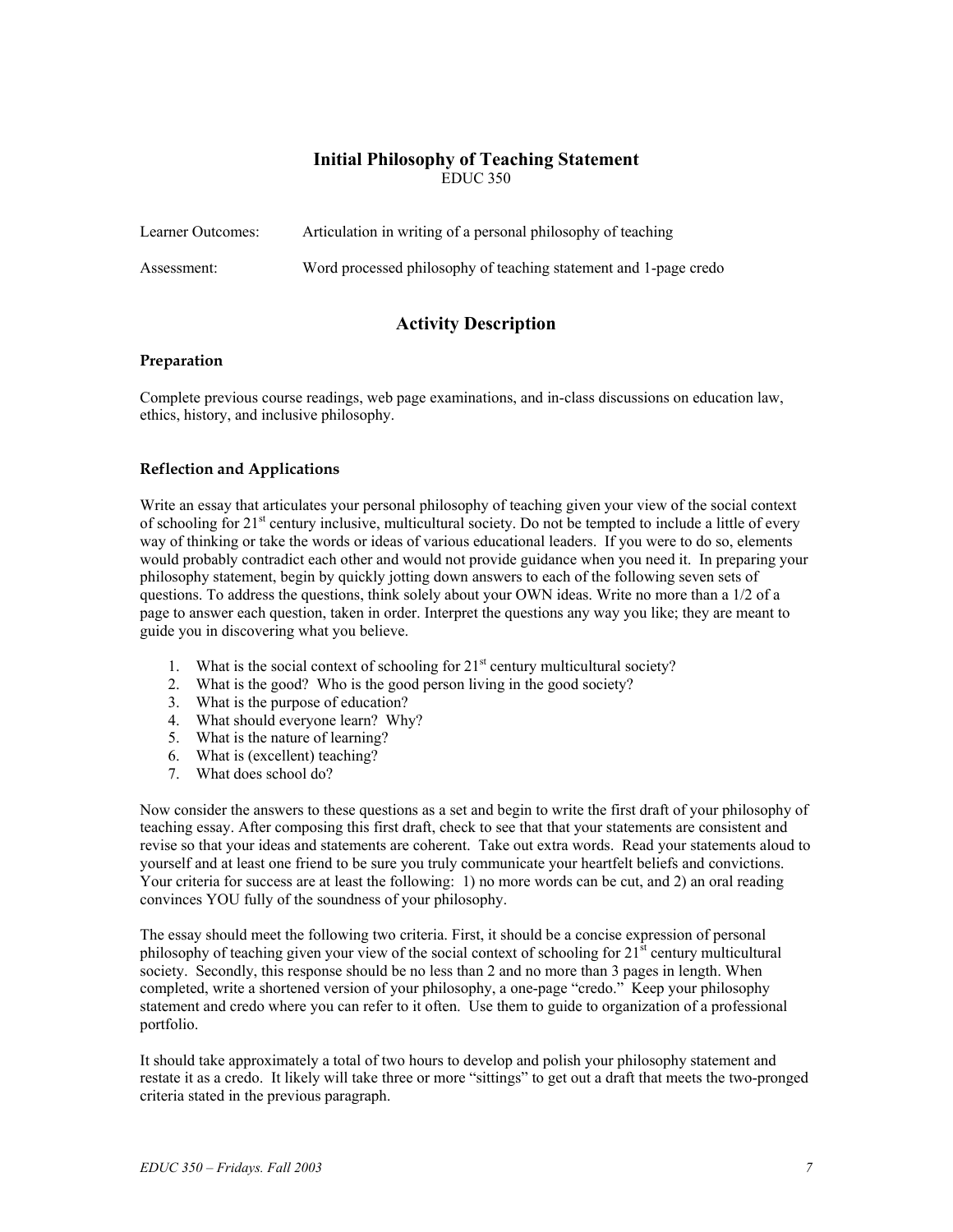## **Law and Diversity**  EDUC 350

| Learner Outcomes: | Applies understanding of the legal context of inclusive education and laws which<br>influence teaching responsibilities by posting the five most important school laws the<br>student believes affects him/her as a professional educator. At least one posting needs to<br>relate to special education law and reacting to other postings on an asynchronous<br>discussion board regarding this topic. |
|-------------------|---------------------------------------------------------------------------------------------------------------------------------------------------------------------------------------------------------------------------------------------------------------------------------------------------------------------------------------------------------------------------------------------------------|
| Assessment:       | Written identification of the five most important school laws the student believes affect<br>him/her as a professional educator, with at least one of the five relating to special<br>education law.                                                                                                                                                                                                    |

# **Activity Description**

### **Preparation**

Study the following chapters and web sites:

Thousand, J.S. (attached). Laws that relation to special education that affect teachers.

- Kluth, P., Villa, R., & Thousand, J. (Dec. 2001/Jan 2002) 'Our school doesn't offer inclusion' and other legal blunders. Educational Leadership,  $59(4)$ ,  $24-27$ .
- Villa, R. A. & Thousand, J. S. (l995). Creating an inclusive school. Alexandria, VA: Association for Supervision and Curriculum Development. Read all of Chapter 2.

#### U.S. Disability Law. Internet address: www.law.cornell.edu/topics/disability.html Includes information about laws affecting people with disabilities.

### OSERS IDEA Home Page. Internet address:

www.ed.gov/offices/OSERS/IDEA

Explanation of federal legislation known as IDEA which ensures a free appropriate education in the least restrictive environment for children with disabilities. The latest l997 federal reauthorization of the law is explained in detail.

### **Reflection and Applications**

Apply your understanding of the legal context of inclusive education and laws which influence your teaching responsibilities by:

- 1. In writing, identify five laws or court decisions which influence you as a professional educator. At least one of these five must be related to special education law.
- 2. In class, share selections and rationale for your selection of the laws and decisions.
- 3. As closure, in class you will "quick write" in three to four sentences, what you learned about your legal and ethical responsibilities and in what ways they influence your educational philosophy.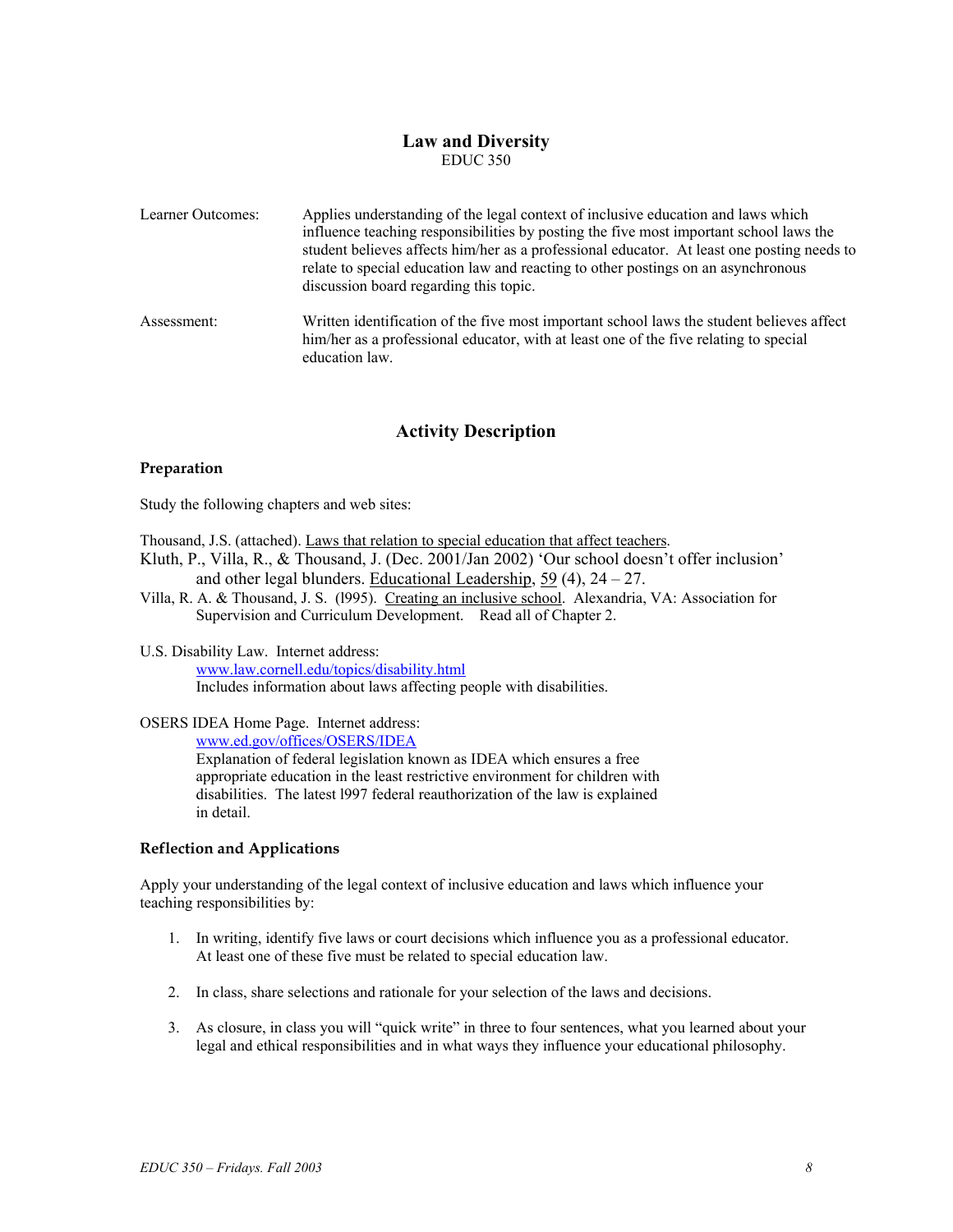# **Laws Related to Special Education that Affect Teachers**

Jacqueline Thousand

Chapter 2 of Villa and Thousand (l995), Contemplating Inclusive Education from a Historical Perspective, charts over 200 years of history which has brought us as a country to embrace inclusive educational opportunities for all children. What follows is a summary of key court cases and legislation which have shaped special education and the teacher's role in supporting students with varying learning and language differences. For more detail see these two web sites: www.law.cornell.edu/topics/disability.html and www.ed.gov/offices/OSERS/IDEA.

### **Legislation Related to Special Education**

The development of special education services in this country has been greatly influenced by the civil rights movement of the l960s. Out of the movement came legislation designed to prevent discrimination. For instance Section 504 of the Vocational Rehabilitation Act of l973 is a civil rights law that prevents discrimination against all persons with disabilities in programs the receive federal funds. Since all public schools receive federal funds in some form, Section 504 ensures equal opportunity for students' participation in the full range of school activities. Also, through Section 504, some students who are not eligible for special education services may receive accommodations to assist them to be successful in school. For example, students with health problems such as asthma or extreme allergies as well as other challenges that do not make them eligible for special education my receive assistance through Section 504.

The Americans with Disabilities Act (ADA), signed into law by President Bush in l990 extends the Vocation Rehabilitation Act of l973 by protecting all individuals with disabilities from discrimination and requires employers to make reasonable accommodations for employees with disabilities. ADA does not deal directly with education; however, it does clarify the civil rights of all people with disabilities and ensures that buildings, transportation, and other public places (including schools) are accessible to people with disabilities. Your school must be accessible to wheelchairs, for instance. If it is not, it must undergo renovations to install ramps, elevators, or wide entryways.

In l975 the U.S. federal government finally made a legal commitment to the education of students with disabilities. In that year Congress passed Public Law 94-142, the Education for the Handicapped Act (EHA) which set federal guidelines for special education services. It translated early court decisions into civil rights principles for students with disabilities and mandated the six concepts that have guided special education practice ever since. Those six principles are:

- 1. **Free Appropriate Public Education**. Students with disabilities are entitled to attend public schools and to receive the educational services they need. This education is provided at no cost to parents.
- 2. **Least Restrictive Environment**. Students with disabilities must be educated in the least restrictive environment in which they can succeed with support. For most students, this environment is the general education classroom.
- 3. **Individualized Education Program**. Services for students with disabilities must be individually tailored. This is accomplished by annually developing or revising an Individualized Education Program (IEP). Every IEP includes a statement of the student's current performance levels, a set of goals and accompanying short-term benchmarks or objectives for achieving the goals. The IEP clearly specifies who is responsible for delivering various aspects of the student's program, how progress will be evaluated, and where and how long services will be provided.
- 4. **Nondiscriminatory Evaluation.** Students are to be assessed using instruments that do not discriminate on the basis of race, culture, or disability. In considering eligibility for special education, students must be assessed by a multidisciplinary team in their native language using tests that directly relate to the area(s) of concern for which the child was referred.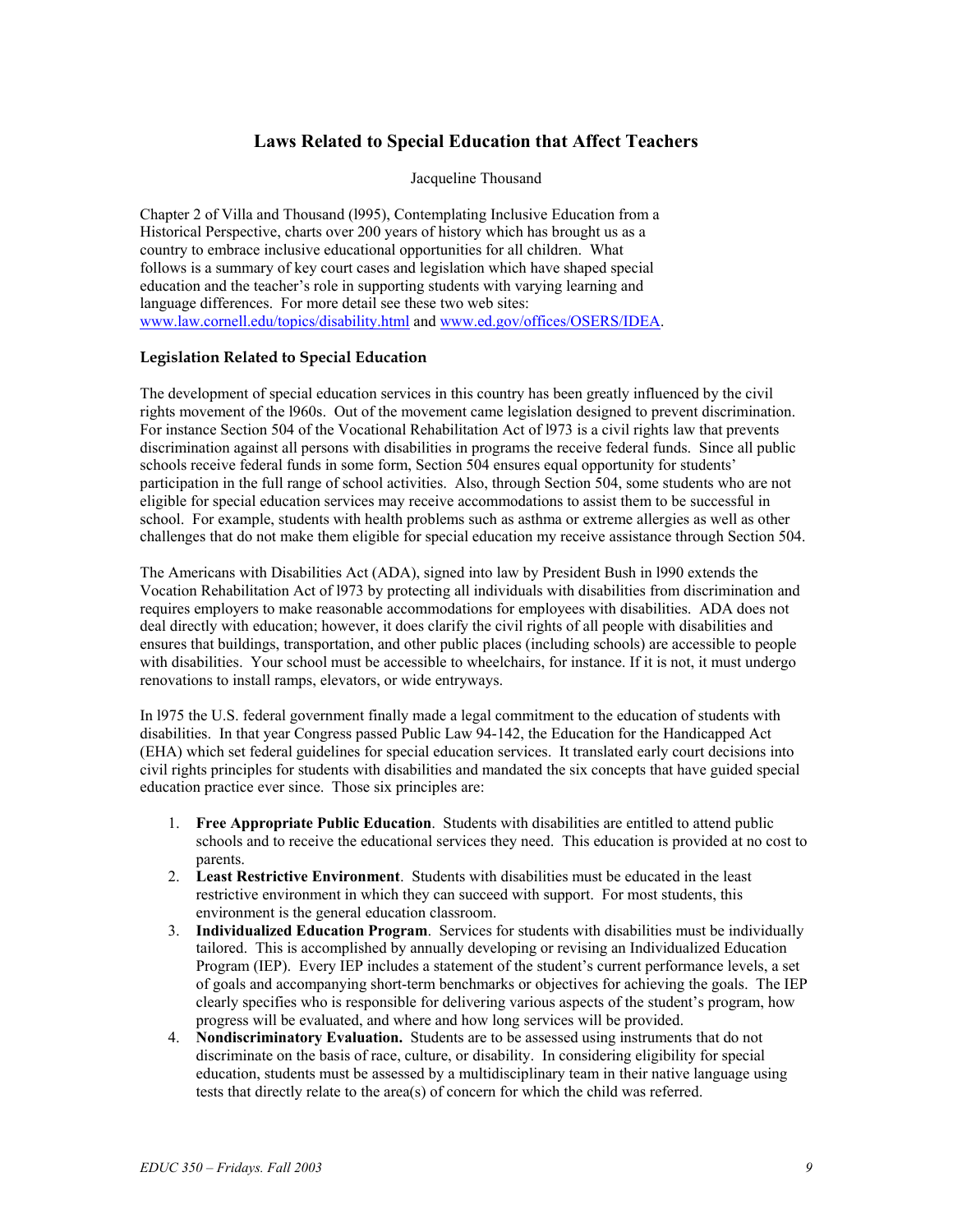- 5. **Due Process**. Due process procedures protect students with disabilities and their parents in all special education affairs. Specifically, if a disagreement occurs between the family and school personnel regarding a student's eligibility for special education, no changes can be made in the student's services until an impartial hearing and, if necessary, the appropriate court resolves the issue. School personnel also are protected if they disagree with parents' requests for services; they also may use due process procedures to resolve the dispute.
- 6. **Zero Reject and Child Find**. No student may be excluded from public education because of a disability. Each state also must take action to locate children who may be entitled to special education services.

Public laws must be periodically reauthorized. The l990 reauthorization of P.L. 94-142 described above changed the law to the Individuals with Disabilities Education Act (IDEA). The more suitable person-first language of "individual with disabilities" replace the unfavorable labeling language of "the handicapped" in the title of the legislation. This law added significantly to providing education to very young children with disabilities and preparing older student for transition to post-secondary life. Two new categories of disability – autism and traumatic brain injury – were added to the already existing categories of learning disabilities, speech or language impairments, mental retardation, emotional disturbance, hearing impairments, visual impairments, deaf-blindness, orthopedic impairments, multiple disabilities, and other health impairments. It also funded projects to promote the inclusion of students with severe disabilities in general education.

In l997, President Clinton signed into law the second reauthorization of P.L. 94-142 and accompanying amendments know as IDEA 97. Seven significant changes greatly affect schools, teachers, and educational and assessment practices**.** 

- 1. **General Education** Teacher Involvement. At least one general educator must participate as a member of a student's IEP team. The IEP also must directly address the student's participation in general education and must justify placements that are not in general education.
- 2. **Evaluation and Eligibility**. IDEA 97 clarifies that when parents consent to have their child evaluated, they are not consenting to possible future special education placement. Students cannot be made eligible for special education because of past poor instruction or because of language differences. Previous requirements that a comprehensive reevaluation occurs every three years can be modified if the family desires; already existing information can be used rather than repeated administration of standardized tests.
- 3. **Assessment of All Students**. Historically students receiving special education services were not included in state, district, or school-wide assessment of student performance. IDEA 97 corrected this by requiring that by July, 2000, each state must assess the academic progress of students who have IEPs by including them in the standardized assessments other students task or by using an alternative assessment process. Students who need appropriate adaptations such as extended time or large print during assessment are entitled to these adaptations.
- 4. **Discipline**. If needed, the IEP must include strategies for addressing student behavior issues. A behavior pan must be developed, if a student is suspended or placed in an alternative interim placement. If a student with disabilities brings a weapon or drugs to school, the school now has the option to place the student in an alternative placement for up to 45 days; and that placement must provide continued special education services.
- 5. **Transition.** Beginning at age 14, IEPs must address the transition to post-secondary needs of students eligible for special education. These needs must be updated annually, with increasing detail each year as to the school and outside services (e.g., community vocational education) the student will access.
- 6. **Paraprofessionals**. Paraprofessionals, teaching assistants, aides, and like personnel must be trained for their jobs and appropriately supervised.
- 7. **Mediation**. As part of due process procedural rights, each state must make mediation available to parents as an early and informal strategy for resolving disputes over a student with disabilities' identification, placement or services. The State bears the cost of mediation. Parents do not have to mediate; and mediation may not delay a possible due process hearing.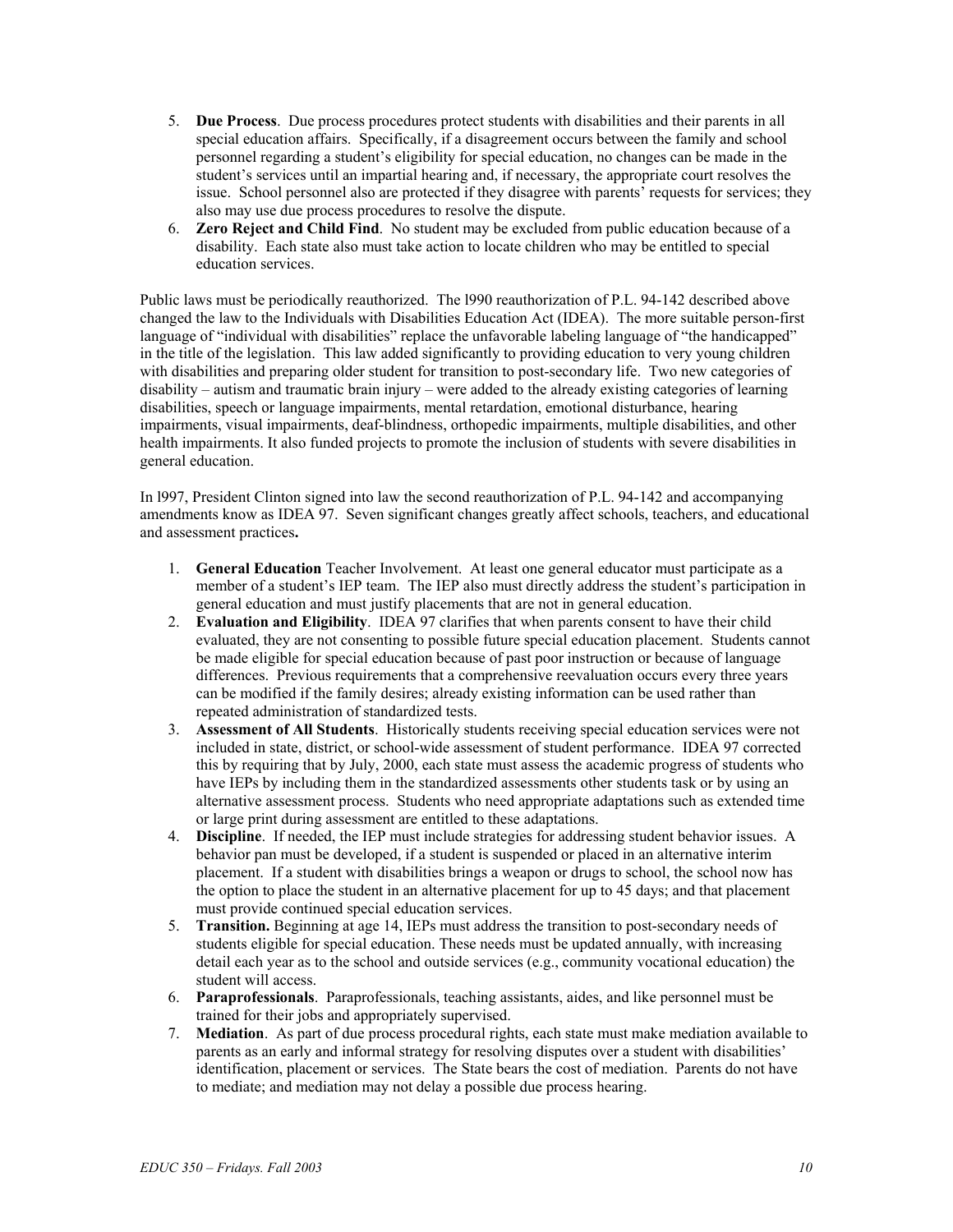### **Court Cases Influencing Special Education**

Issues concerning students with disabilities are addressed by federal and state laws. How these laws are interpreted often is resolved through the courts. Since 1954, many hundreds of legal decisions have clarified the rights of students with disabilities and the role of educators in supporting these children's education. In many instances court decisions led to the development of and passage of legislation. As you review some of the landmark decisions listed here, you should notice how they influenced legislation described earlier.

- **Brown v. Board of Education (1954).** This probably is the most important case in establishing the principle that school segregation denies equal education opportunity. Although the decision refers primarily to racial segregation, it is viewed as the foundation for ensuring equal educational opportunity for students with disabilities.
- **Diana v. State board of Education (l970).** California was required to correct biased assessment practices with Chinese American and Mexican American students. Students for whom English was not a primary language had to be assessed in both their primary language and English; culturally biased items had to be dropped from tests and alternative intelligence tests had to be developed to reflect Mexican American culture.
- **Larry P. v. Riles (1984).** In California it was ruled that IO testing as a basis for identifying African American students as mentally retarded for special education purposes was discriminatory. California schools were ordered to reduce the disproportionately high numbers of African American students in special classes for students with mental retardation.
- **Honig v. Doe (1998).** This decision ruled that if a students is excluded from school for more than 10 days, it was a change of placement and all procedures for making a change of placement must be followed.
- **Daniel R.R. v. State Board of Education. (l989).** This decision established the consideration of the following two factors in determining the appropriateness of a placement for a student with disabilities: 1) whether a student can be satisfactorily educated in general education with supplementary supports and services, and 2) whether, in cases in which the general education setting is not successful, the student is mainstreamed to the maximum extent appropriate.
- **Oberti v. Board of Education of Clementon School District (l993).** This case is considered key in establishing the principle of inclusive education. In this case concerning a student with Down syndrome, the district court ruled and the court of appeals upheld the ruling that school districts must make available a full range of supports and services in general education to accommodate the needs of students with disabilities. The court stipulated that because a student learns differently from others does not necessarily warrant exclusion from general education.
- **Doe v. Withers (l993).** Mr. Withers, a history teacher, was responsible for making oral testing accommodations for Douglas Doe, a student with learning disabilities who was in his class. Although a state legislator, Mr. Withers refused to provide the oral testing. Consequently, Douglas failed the class, making him ineligible for athletics. The court awarded the family \$5000 in compensatory damages and \$30,000 in punitive damages. This case is widely cited as an example of general educators' responsibility to make good faith efforts to provide required accommodations for students with disabilities.
- **Sacramento Unified City School District v. Rachel H. (l994).** This case is another historic national victory for inclusive education, not only because the Ninth Circuit U.S. Court of Appeals required the Sacramento school district to place Rachel Holland, a girl with severe disabilities, in regular education classes full-time with non-disabled peers, but because the U.S. Supreme Court refused to hear the school district's  $11<sup>th</sup>$  hour appeal to overturn the Ninth Circuit's decision. This left the circuit court's landmark decision intact and, in the words of the Holland's attorney, "signaled the end to a system that automatically excludes children with disabilities from the regular classroom and relegates them to segregated 'handicapped only' classes.

Source: Much of the material presented above is adapted from Marilyn Friend and William Bursuch's excellent 1999 text, Including Students with Special Needs: A Practical Guide for Classroom Teachers (2<sup>nd</sup>